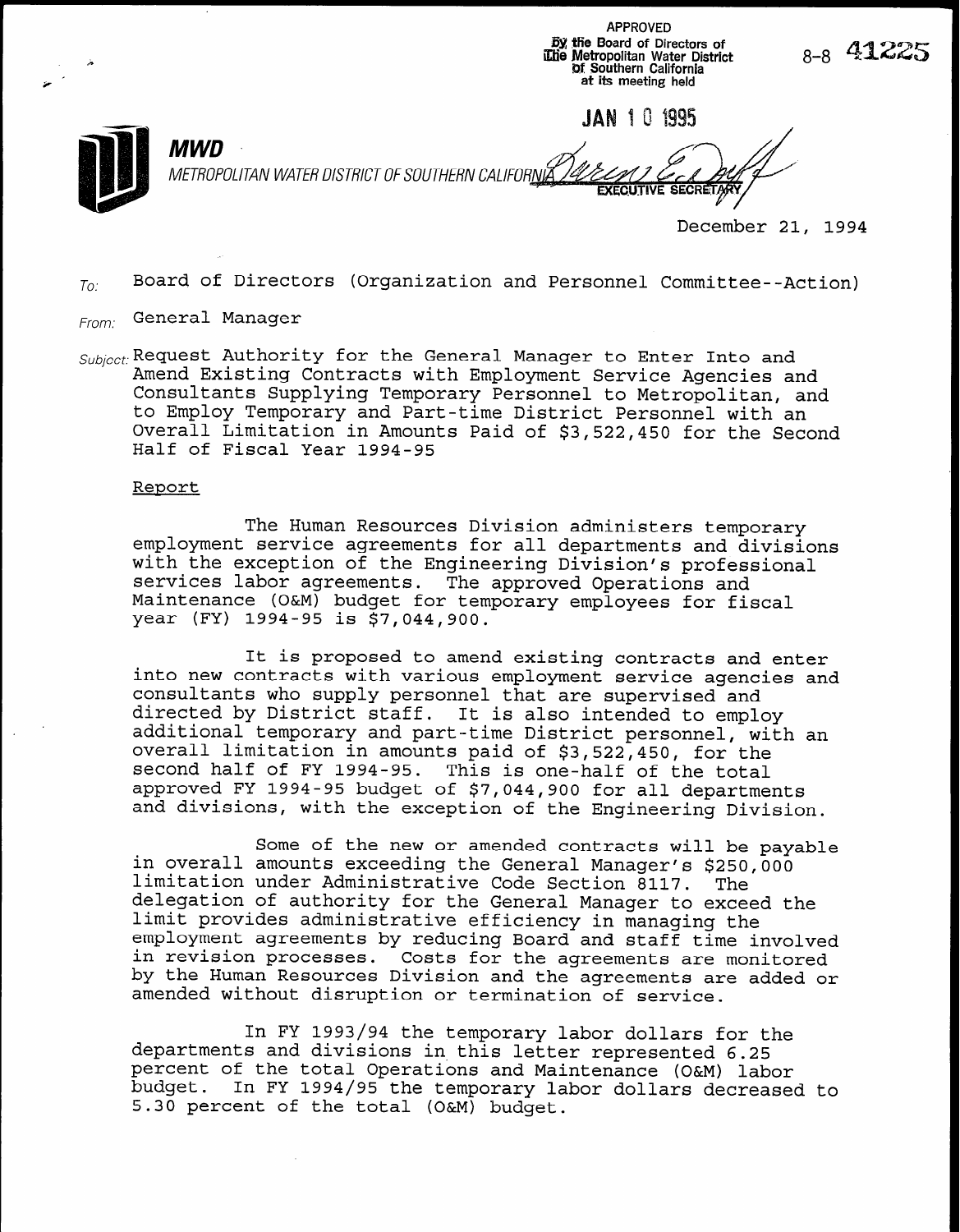Board of Directors -2- December 21, 1994

Attachment "A," Summary of Temporary Agency Employee Usage, reflects a total of 137 temporary agency employees working for the District. Of these employees, 46% (63) are women and 64% (88) minority in the following categories: Asian 5% (7), Black 26% (36), Hispanic 32% (44), Native American 0.007% (l), and Caucasian 36% (49).

The employment service agencies which currently provide temporary personnel for Metropolitan are listed in Attachment "B". Eight (35%) of the 23 agencies listed are either women or minority owned.

This action is exempt from the provisions of the California Environmental Quality Act because it can have no significant effect on the physical environment.

### Recommendation

It is recommended that the General Manager be authorized to amend existing agreements and enter into new contracts with employment service agencies and consultants concracts with emproyment service agencies and consult limitation with an overall limitation in amounts paid of limitation with an overall limitation in amounts paid of<br>\$3,522,450 for the second half of FY 1994/95, substantially in accordance with the terms outlined in this letter, and in form approved by the General Counsel.

> John R. Wodraska John R. Wodrask

Izétta E. Birch Director of Human Resources

Concur:

John R. Wodraska General Manager

WLR/dc<br>Attachments (2)

 $s:1215bo$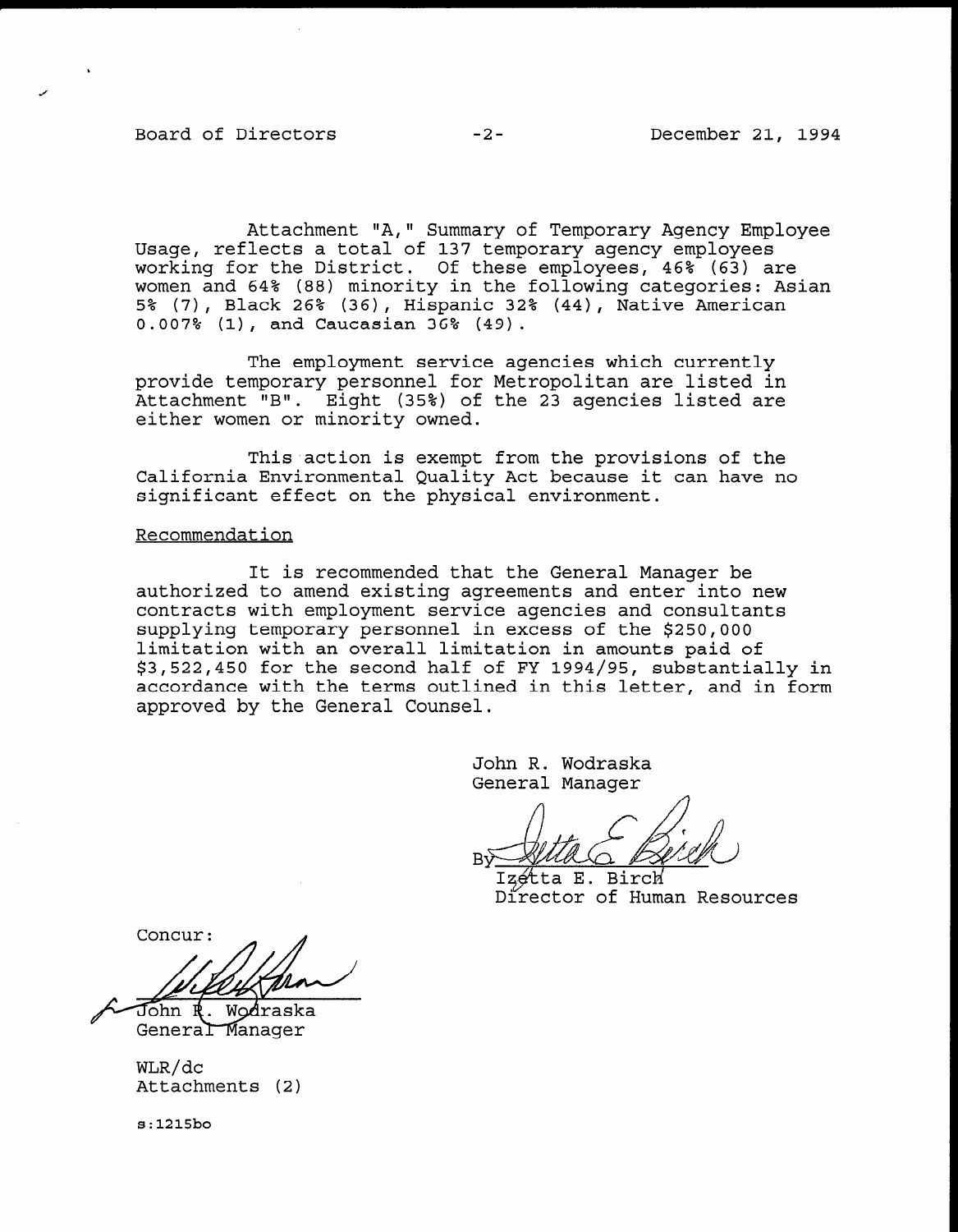

# Summary of Temporary Agency Employee Usage<br>December 21, 1994

12/22/94

 $\frac{1}{\omega}$ 

**BDTEMP94.XLS Chart 3**